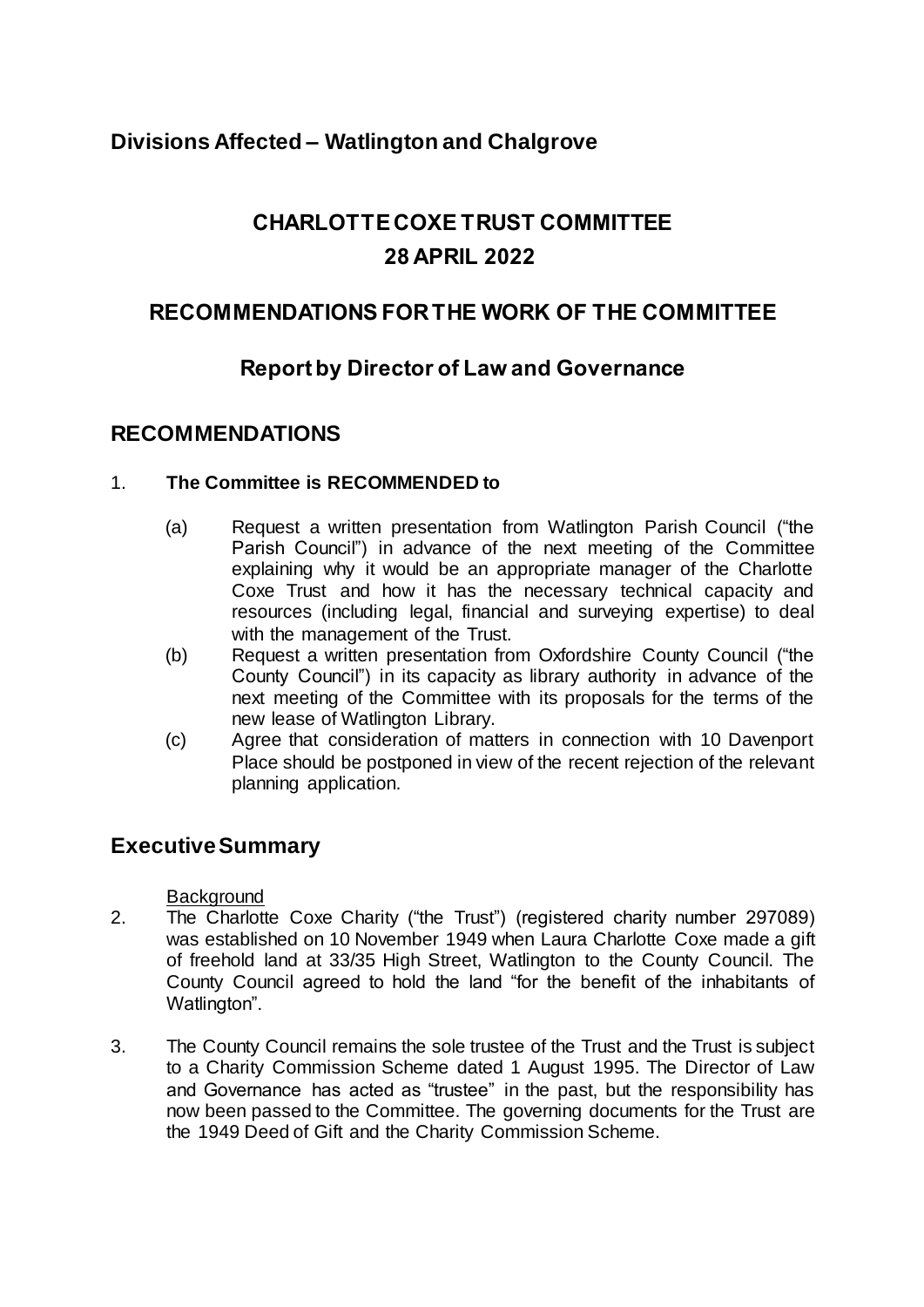- 4. Charity assets comprise cash funds (currently around £80,000) and the freehold land at 33/35 High Street mentioned above. The freehold land includes an adjoining driveway. 33 High Street is a vacant two storey house, which has sat empty for nearly 10 years. 35 High Street has Watlington Library on its ground floor and a residential flat on the first floor. Watlington Library is operated by the County Council. There is no lease in place and nothing is currently paid by the County Council to the Trust for the use of the library premises. The residential flat is leased for 125 years from 2011.
- 5. The buildings are Grade 2 listed. The adjoining driveway referred to above leads to an area of "landlocked" land at the rear of 33/35 High Street which is owned by the County Council beneficially and which has no connection with the Trust.
- 6. The key matters that the Committee needs to consider are set out at paragraphs 7 to 17 below. In addition, considerable officer time has been spent in administering the Trust recently and the Committee will need to make decisions regarding payment for this from trust funds.

#### **Trusteeship**

- 7. There are three options for the long-term management of the Trust: (1) to revert to the previous position with officers (led by the Director of Law and Governance) managing the Trust without oversight, which is not recommended (2) for the Committee to retain long-term responsibility for the management of the Trust and (3) for the Committee to transfer trusteeship to an external body such as the Parish Council to bring management closer to the community. The Committee needs to decide which option to pursue.
- 8. The Parish Council is keen to take on trusteeship and there have been discussions over the years about this.

#### Grant of Lease of Library

9. A lease of Watlington Library needs to be granted to the County Council (as Oxfordshire Library Authority) if Watlington Library is to remain in place and terms for this need to be agreed between the Committee and the County Council.

#### 10 Davenport Place

- 10. 10 Davenport Place, Watlington adjoins the "landlocked" land to the rear of 33/35 High Street owned by the County Council.
- 11. 10 Davenport Place has an existing right of way from High Street over the Trustowned accessway and the County Council-owned "landlocked" land, however the right of way is conditional on 10 Davenport Place being used as a single dwelling.
- 12. The owner wishes to develop 10 Davenport Place into two houses. Planning permission for this was refused by South Oxfordshire District Council under reference P21/S1796/FUL, but the owner is now appealing. There was considerable local opposition to the original application.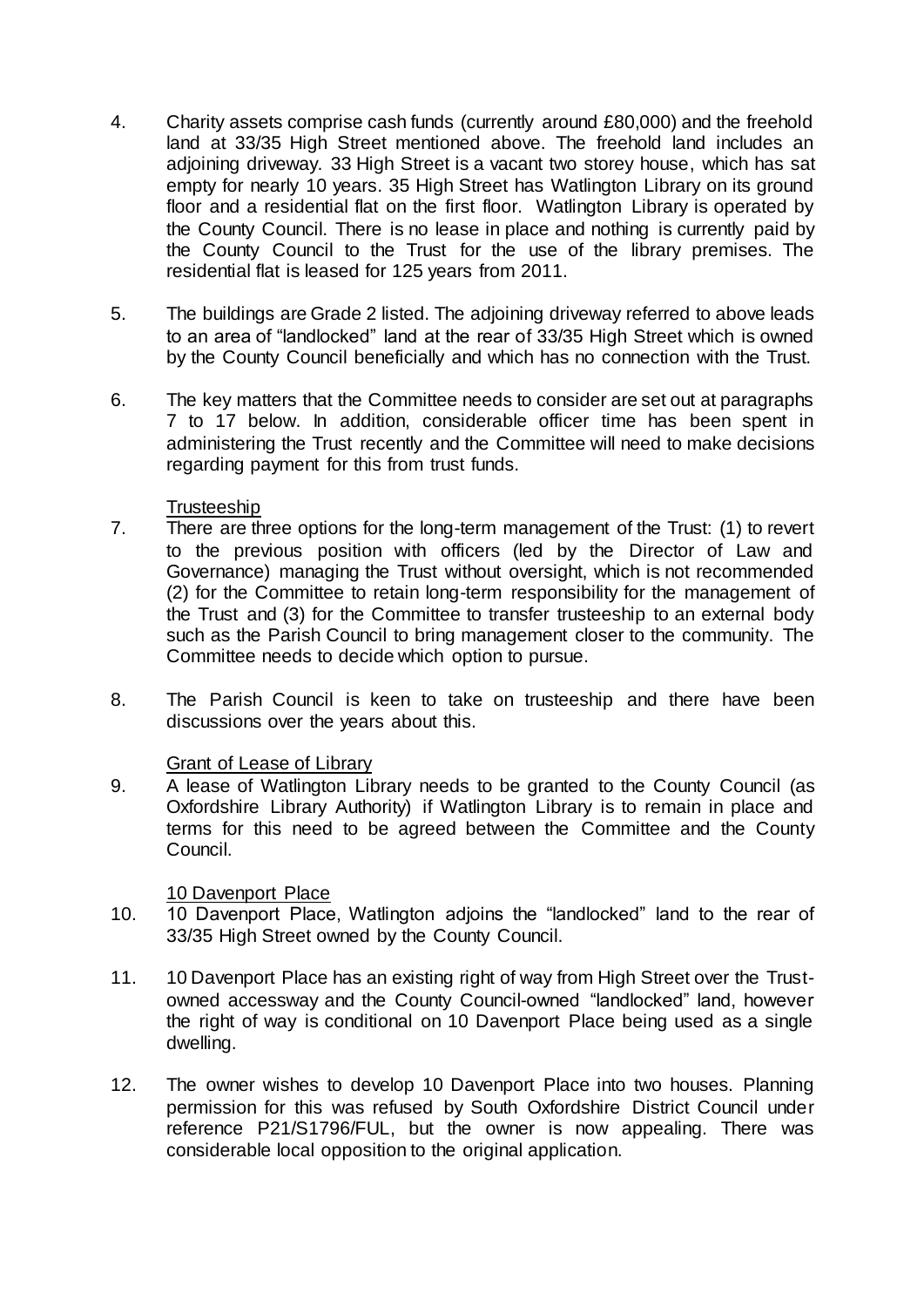13. The Committee needs to make a decision at some stage on whether the Trust is willing to facilitate the development by allowing the rights over the Trust owned land to be varied.

#### 33 High Street

- 14. The Parish Council has embarked on a project to renovate 33 High Street and bring it into a habitable state with a view to it being used for accommodating refugees in the short term.
- 15. The Parish Council has been allowed to do some limited renovation work to date (eg clearing the back garden), but now is asking to do more substantial work including reconnecting the property to mains drainage and installation of damp proof courses, repainting and replacement of doors. The Parish Council would like some of the work to be done by volunteers rather than professional builders.
- 16. The property is Grade 2 listed and the County Council (as landowner) is concerned to ensure that all work is done competently and in compliance with listed building requirements as well as building regulations.
- 17. Urgent decisions need to be made by the Committee in connection with this and with the terms of any tenancy of the property and these matters are the subject of a separate report.

## **Financial Implications**

18. The recommendations in this report relate to requesting presentations and postponing a decision. The content of the presentations may well have financial implications for the Trust and for the County Council which will need to be considered, but requesting the presentations in itself should not have financial implications. Postponing the decision regarding 10 Davenport Place should not have financial implications for the Trust or the County Council, as matters are currently "on hold" pending the planning appeal in any event.

Comments checked by:

Lorna Baxter, Director of Finance lorna.baxter@oxfordshire.gov.uk

### **Exempt Information**

19. Independent legal advice obtained by the Director of Law and Governance is included in the papers annexed to this report. The public should be excluded during consideration of that advice, because discussion in public would be likely to lead to the disclosure to members of the public present of information in the following categories prescribed by Part I of Schedule 12A to the Local Government Act 1972 (as amended): "5 information in respect of which a claim to legal professional privilege could be maintained in legal proceedings".